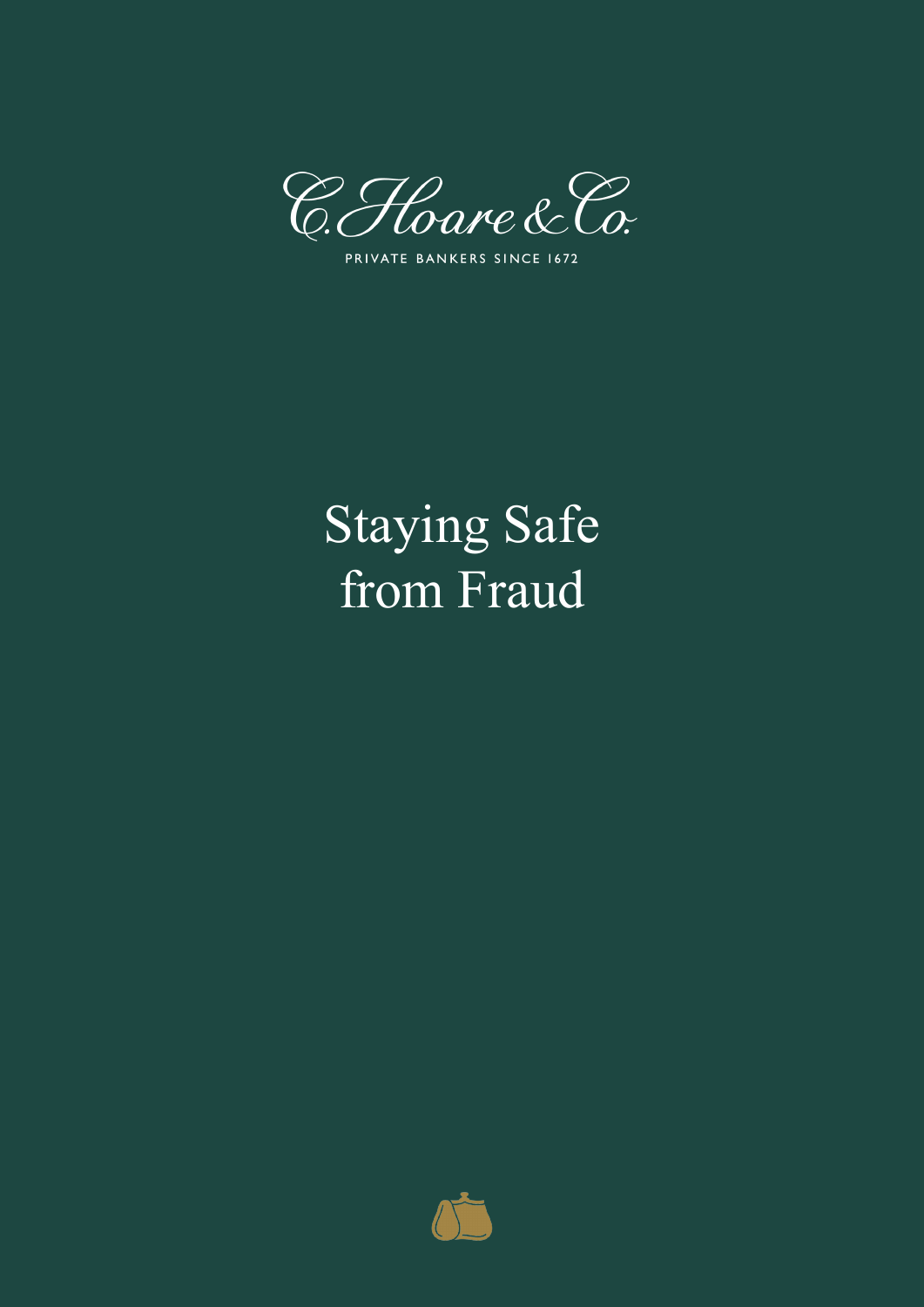# Staying Safe from Fraud

The UK banking industry has worked hard to protect customers from the threat of fraud. However, that threat is rising. Fraudsters are endlessly inventive and they are skilled at finding weak spots in defences. They exploit any opportunity - from an unprotected password to a global health crisis - to steal money and disrupt lives.

Your safety is our priority. Our Fraud team is constantly alert to new scams and malpractice and we want to help our customers stay vigilant, too. In this guide you will find advice on how to spot and avoid the most common scams. Please take time to read the information carefully. If you have any questions or concerns, the Fraud team will be happy to hear from you by telephone (020 7353 4522) or by email (**CustomerFraudSupport@hoaresbank.co.uk**).

Similarly, if you believe you have been the victim of fraud, please let the bank know immediately. Day or night, there will be someone to help.

#### **Contents**

| <b>Impersonation Fraud</b>    | 3  |
|-------------------------------|----|
| <b>Online Shopping Fraud</b>  | 5  |
| <b>Workplace Fraud</b>        | 6  |
| <b>Bank Card Fraud</b>        |    |
| <b>Money Laundering Fraud</b> | 8  |
| How to report a fraud         |    |
| <b>Take Five</b>              | 10 |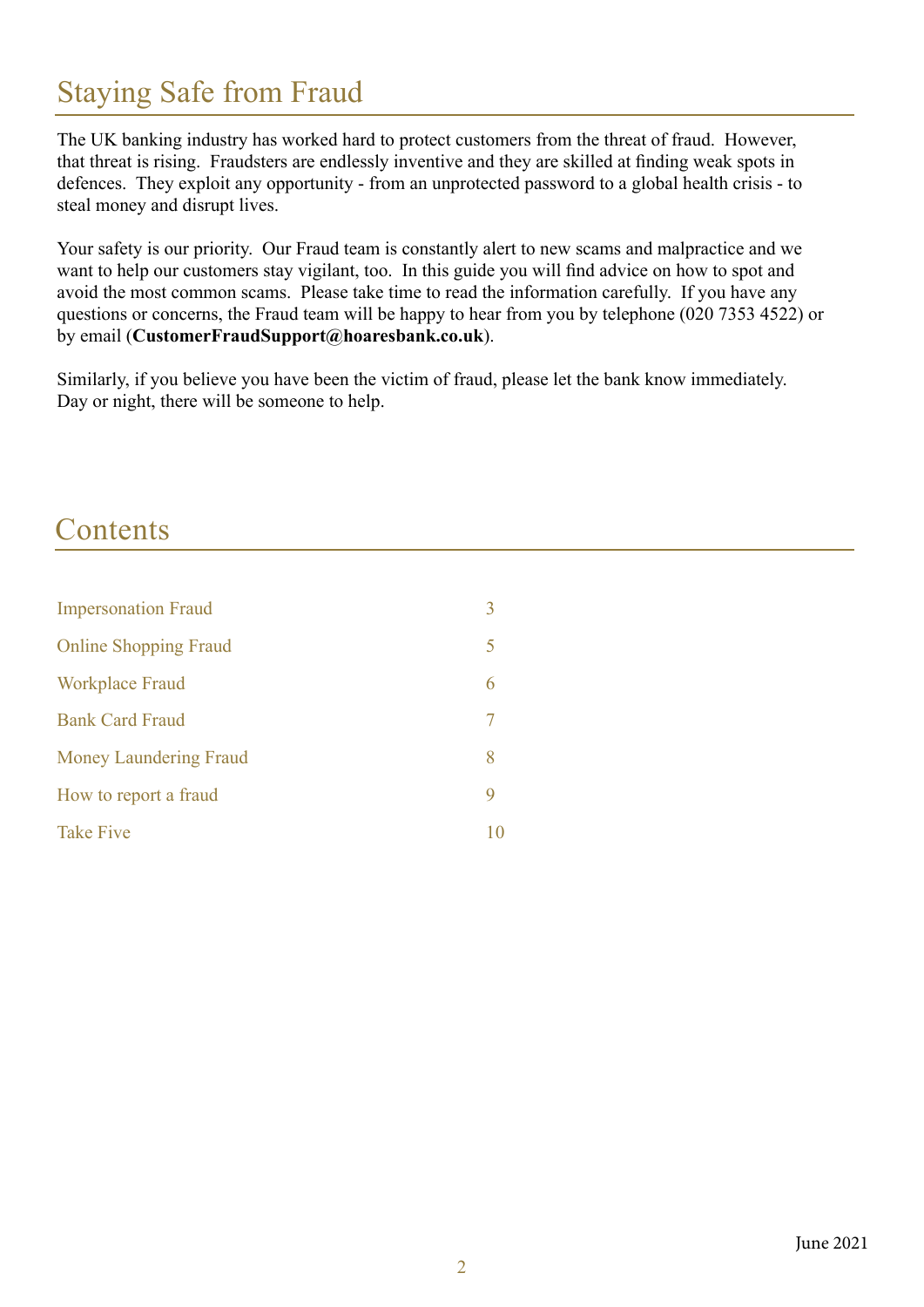# <span id="page-2-0"></span>Common Frauds and Scams

Fraudsters are skilled in the art of psychological manipulation. They will do everything in their power to persuade you to divulge confidential information or to perform actions that are not in your best interest. This kind of scam is known as 'social-engineering fraud' and takes many forms. The aim, however, is always to steal money or valuable data.

Here are some of the ways criminals may try to defraud you:



#### Impersonation Fraud

The fraudster may claim to represent an organisation you trust; this could include C. Hoare & Co., a utility company, a telephone/internet service provider, a government department (most commonly HMRC), or the police. Impersonation scams can be carried out by telephone, text or email.

Criminals can be very persuasive and may put you under pressure to act immediately. ('If you don't do this right now, your account will be emptied/ your service will be cut off/ you risk a penalty.') They may also use a tactic called 'spoofing' to make their message look genuine by cloning the number or sender ID of legitimate organisations.

#### **Telephone fraud ('vishing')**

The caller purports to be telephoning from a trusted organisation and demands confidential information relating to an account you hold with them. They may demand payment over the phone or they may say the security of your account has been compromised/ breached by a fraudster and ask you to move money to a 'safe account' as a matter of urgency.

#### **Text fraud ('smishing')**

A fraudster may also try to trick you into giving them valuable personal information via a text message. Smishing texts generally ask you to click on a link and enter your personal details, or they may ask you to telephone an organisation you know and trust on a specified number. As well as harvesting your personal information, websites you visit via smishing texts can infect your internet-connected phone with malware.

Alternatively, a smishing text may ask you to telephone a trusted organisation on a specified number, enabling the fraudster to listen in to your call, or the call may in fact be to a premium-rate number, resulting in exorbitant charges being added to your phone bill.

#### **Email fraud ('phishing')**

Emails purporting to be from reputable organisations may induce you to reveal personal information such as bank account details and passwords. These emails may mimic the communications style of companies you are used to dealing with, using logos, typefaces and layouts familiar to you.

Typically, fraudsters will send an unsolicited email containing an attachment or link to another website. When you click on the attachment or link as requested, you will either be directed to a fake website or you will, without any noticeable permission request, allow malware to be downloaded onto your device.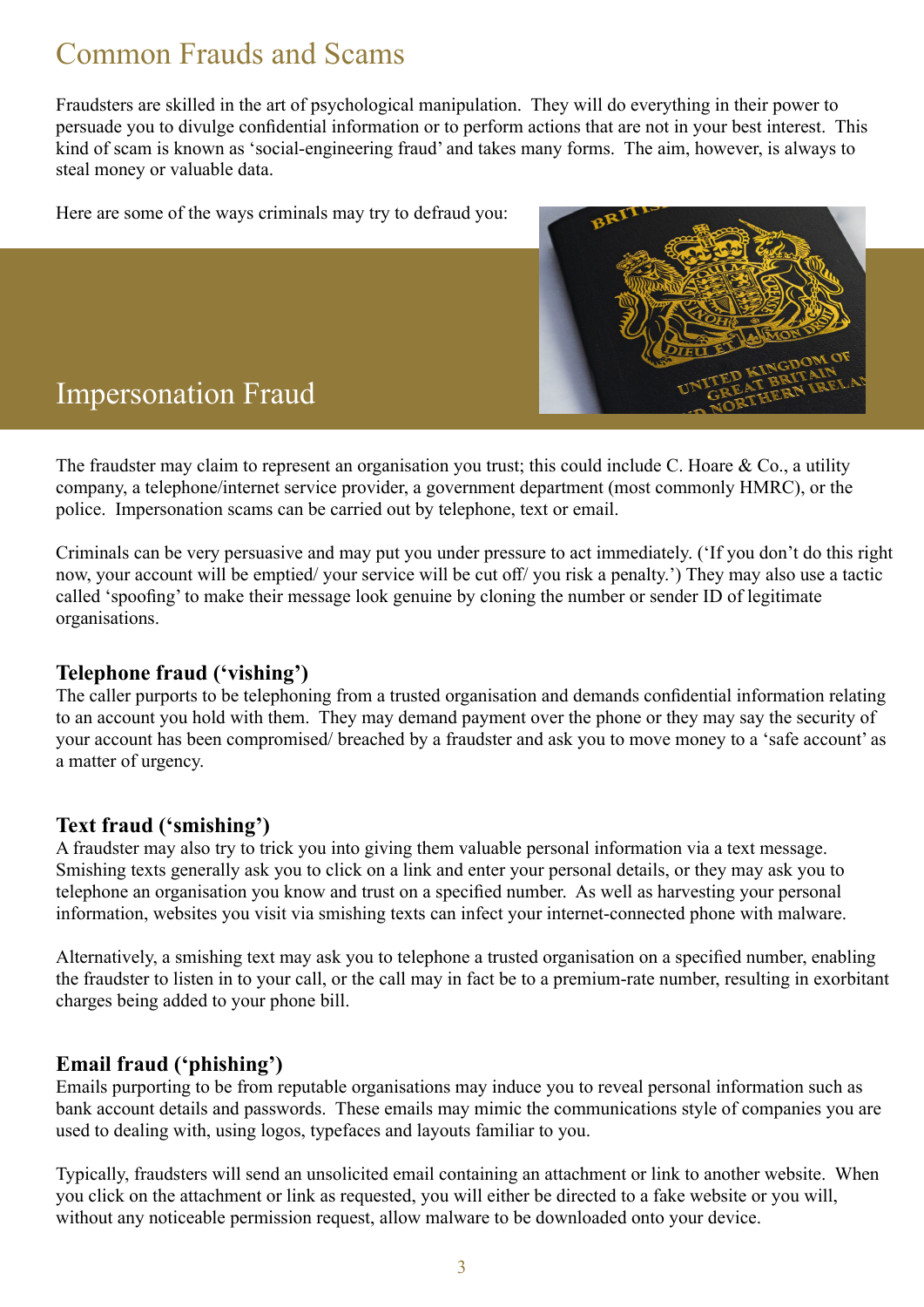

• Always question why a trusted organisation would contact you in this way. Remember neither C. Hoare & Co. nor any reputable company will ever contact you out of the blue, asking for payment or for confidential information.

If in doubt, call the organisation on a number already known to you to check the authenticity of the message and do not click on links unless you are 100% satisfied.

- You should be suspicious of messages that:
	- use a generic greeting ('Hello', 'Hi there,' etc.) instead of your name and title
	- say your account is on hold because of a billing problem
	- ask you to 'validate' your account
	- invite you to click on a link to update your payment details
	- say you are due a tax refund from HMRC
	- offer free gifts
- Please treat as suspicious any offer of goods or services that seems too good to be true and do not respond to the message (even if you haven't clicked a link). If you engage with the fraudster in any way, you may be added to a list of likely dupes and inundated with similar messages.

**NB** Some scammers are exceptionally plausible. If they play on your sympathy/anxiety, and you find it difficult to say 'No' outright, tell them you do not have authority to do as they ask or explain that you need time to verify the request. If they are a genuine professional, they will understand why you are checking; if they become pushy or insistent, they are almost certainly criminals.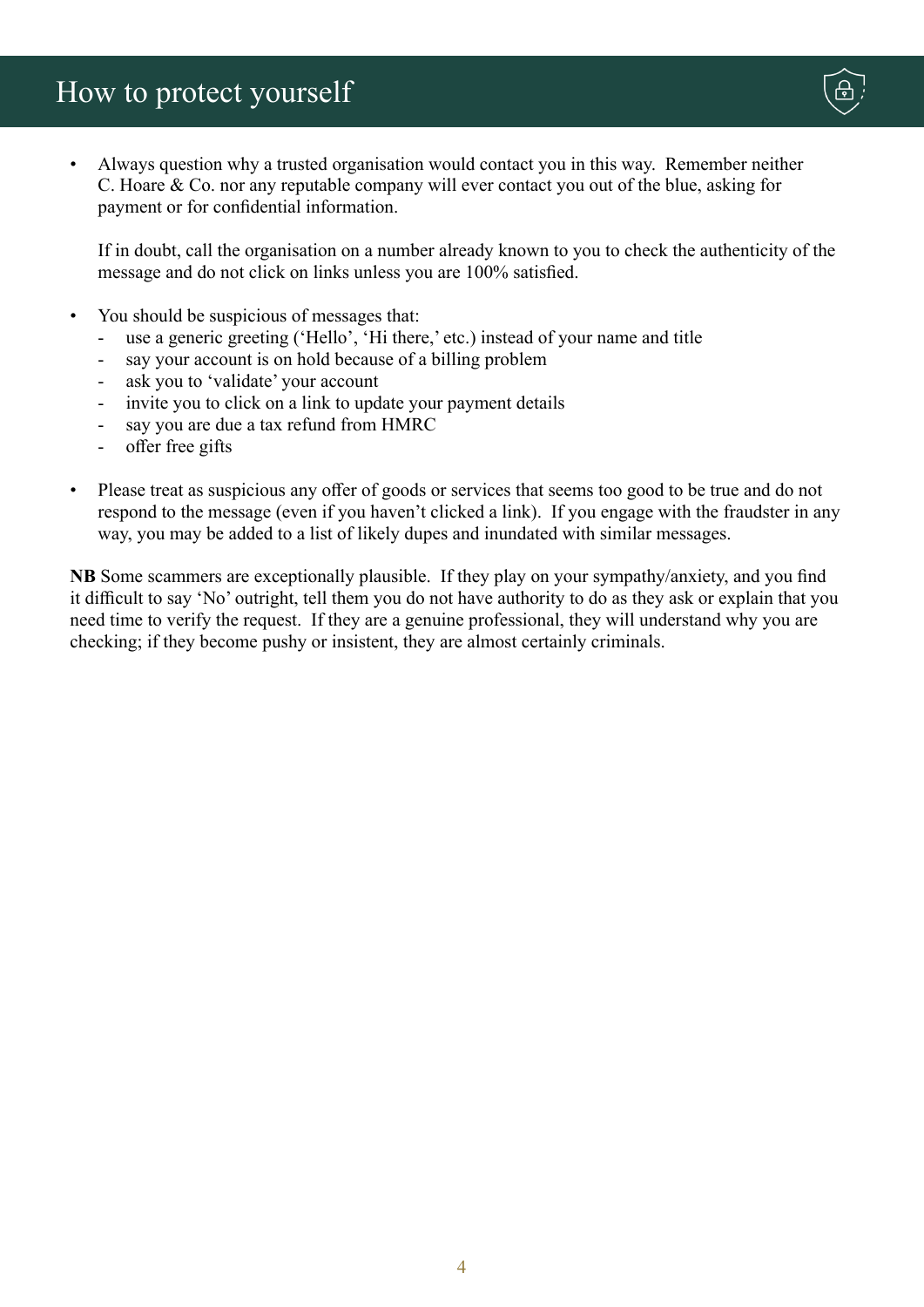

# <span id="page-4-0"></span>Online Shopping Fraud

Fraudsters have been quick to capitalise on the increased popularity of online shopping. While many sellers are legitimate, fake websites abound; these may look almost identical to genuine online retailers, with professional layouts and stolen logos. However, items bought from such sites are likely to be cheap fakes (possibly dangerous in the case of electronics) and often you will receive nothing at all.

- Wherever possible, buy goods from trusted brands or stores that are known to you. When luxury goods are offered at very low prices, you should be suspicious. If a bargain looks too good to be true, it probably is!
- Watch out for poor English, with mistakes in spelling or grammar, as this often indicates a scam run from overseas.
- Please take extra care when paying for goods and services by bank transfer: scammers prefer this method as, once the transaction has been completed, there is very little you can do to get your money back. Paying by credit card will help you stay safe and provide protection for your purchases.
- Some retailer websites/apps will request confirmation of a One-Time Passcode as an extra layer of payment protection. Please remember this code should never be shared with anyone, even if they claim to be calling from the bank.
- Look for the padlock symbol: a secure site is indicated by a padlock displayed next to the company name in the address bar. If you do not see the padlock, please take extra care when making a payment.
- Always check the name in the address bar matches exactly the name of the company you wish to buy from, in case you have been redirected to a fraudulent website. (Legitimate online sellers are unlikely to have domain names ending in .net or .org.)
- Genuine online retailers should display a 'shipping and returns' policy. If there is no published mechanism for returning faulty goods, you should be suspicious.
- Check your bank account on a regular basis; review your transactions via online banking, the mobile app or your monthly statement. If you find a transaction you don't recognise, please contact the bank immediately.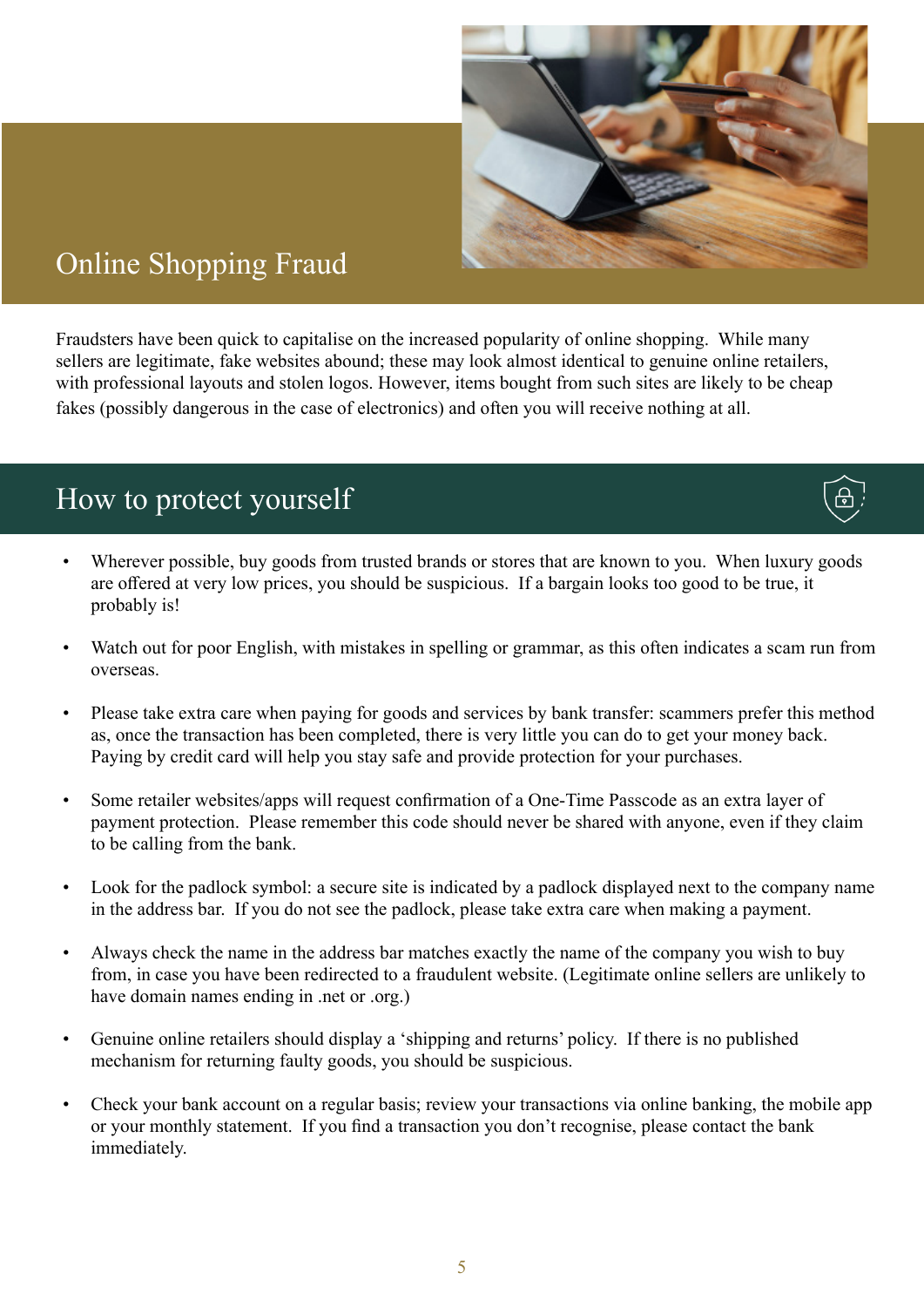

# <span id="page-5-0"></span>Workplace Fraud

Electronic communications in the workplace and the rise of the 'virtual office' present lucrative opportunities for fraudsters.

**CEO fraud** occurs when a criminal pretending to be a CEO or senior member of staff sends a payment instruction, typically via email, to a finance department or personal assistant. The scam relies on the assumption that, given the seniority of the supposed sender, the payment will not be challenged; this can result in very substantial financial losses. While 'spoofed' emails are common in this type of scam, fraudsters have been successful even where email accounts have not been compromised: they simply create an email account name that closely resembles the real thing.

Small businesses are also at risk. Personal assistants or family offices may act on instructions they believe have come from their employer but that are in reality from fraudsters.

**Invoice and mandate fraud** occurs when a criminal poses as a regular supplier and persuades you to change the bank account details you hold on file for that company. Payment is then redirected straight to the account of the scammer.

Fraudsters will carry out extensive research on your business to find out who your suppliers are and when payments are due. They may then intercept your email, gain access to your supplier's email account, or use a cloned email to facilitate the scam.



- Always double-check email addresses when making or approving payments. If in doubt, request verification by telephone or via an email address you know to be genuine.
- Any request to change the bank details of an existing supplier should be treated as suspicious. Do not reply to the email and verify the request by speaking to a known individual at the organisation in question.
- Regularly review internal procedures for requesting, approving and verifying transactions.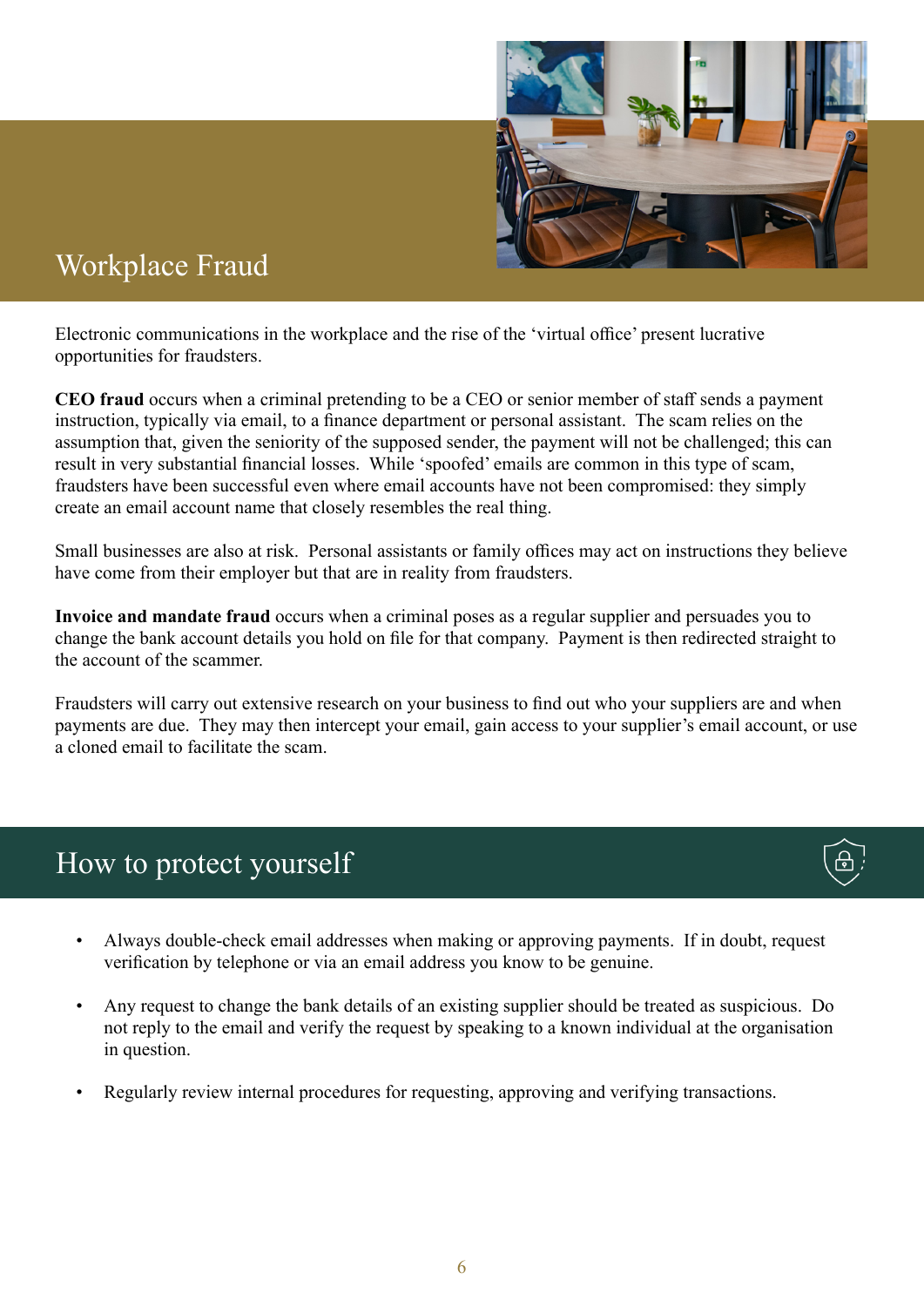

#### <span id="page-6-0"></span>Bank Card Fraud

As cash transactions have become less frequent, card fraud has increased. Scammers are inventive and change their methods regularly. Criminals may fit devices to ATMs which clone your card ('skimming') or retain it within a cash machine; once you have left the scene, they will retrieve the cloning device or your card and use the information to make fraudulent purchases or steal your identity. Hand-held skimming devices may also be used in shops or restaurants.

Alternatively, criminals may use simple distraction techniques to steal your card or PIN. They may engage you in conversation while an accomplice steals your card or cash or divert your attention by dropping cash on the ground and asking if it is yours.

- Always shield your PIN when you are entering it into a cash machine.
- Never engage in conversation with another person while you are using an ATM.
- Never make card payments on a stranger's behalf (e.g. at parking-ticket machines).
- Check ATMs for signs of tampering (loose or blocked card slot/ bulky or 'spongy' pin pad/ misaligned or badly printed stickers). If you are in any doubt, use another machine.
- If your credit or debit card statements show purchases you do not remember making, or if your card provider lets you know you have exceeded your limit when you should have funds available, you should contact the bank or your card provider immediately.
- Please check card and bank statements regularly for suspicious transactions; the faster criminal activity is picked up, the easier it is to remedy.

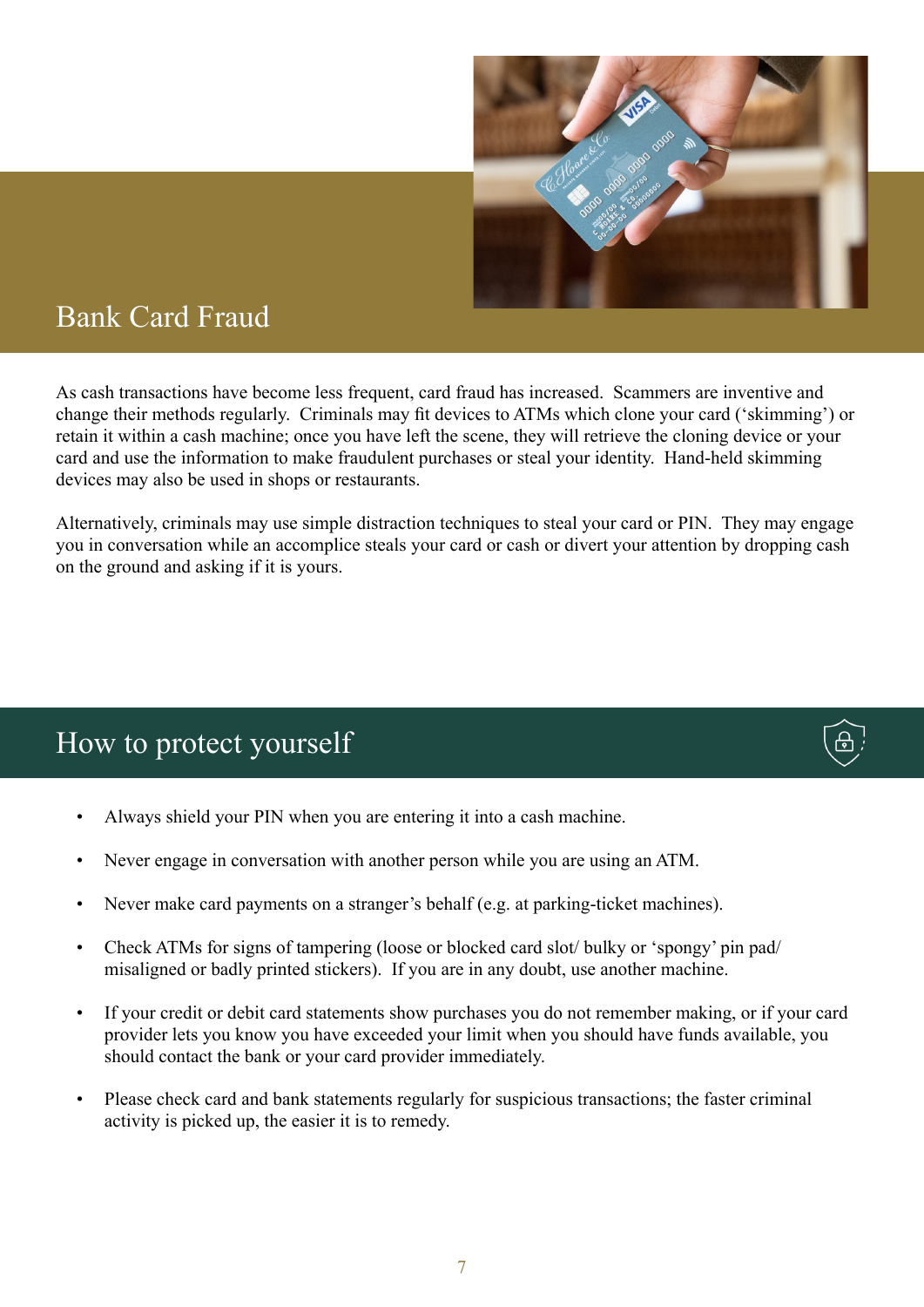

## <span id="page-7-0"></span>Money Laundering Fraud

Criminals frequently move the proceeds of crime through the accounts of unrelated individuals to make the money appear 'clean'. This is the Criminal Offence of Money Laundering under the Proceeds of Crime Act 2002. Anyone who allows criminal funds to pass through their bank account, or who allows their bank account to be used by an unauthorised person, is termed a 'mule' and is in breach of the terms of their bank account. Moreover, they may be prosecuted under the Proceeds of Crime Act and face a term of up to 14 years in prison.

Fraudsters may post on social media or on online jobs boards, advertising 'easy cash schemes', 'flips', or 'money transfer jobs'. They may also strike up a relationship with their victims on online dating sites. At some point the victim will be asked to share their bank details so that cash can be deposited into their account, with instructions to send it on to another account, possibly in another country.

- Never give your financial details to someone you don't know and trust. No legitimate company will ever ask you to use your personal bank account to transfer their money.
- Do not accept job offers from anyone who asks you to transfer money in return for a 'fee'. It is always advisable to research potential employers carefully, particularly those based overseas.



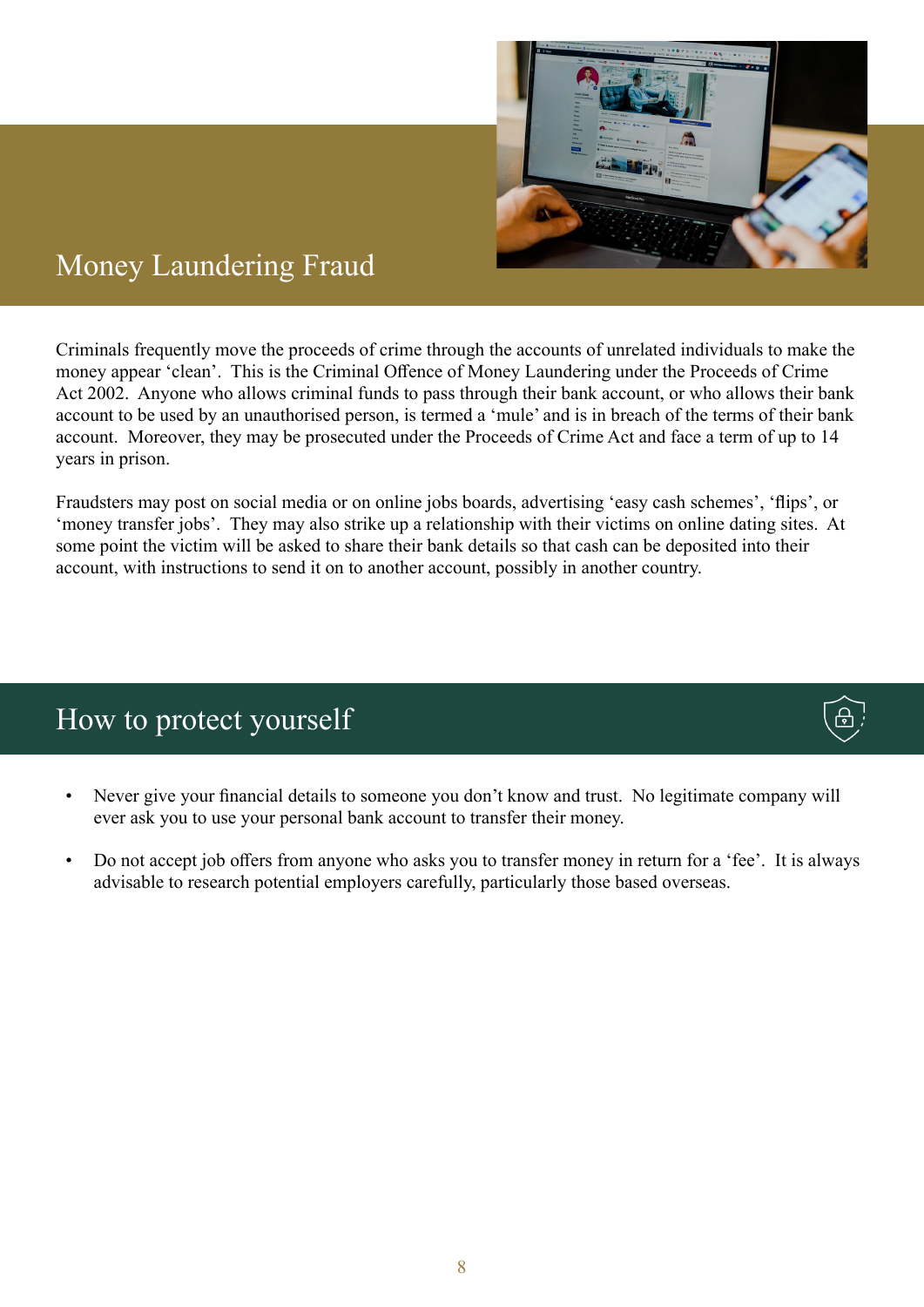

# <span id="page-8-0"></span>How to report a fraud

If you believe you have been targeted or if you have fallen victim to a scam, as well as calling the bank, you can report the scam directly to Action Fraud on **0300 123 2040.**

Action Fraud is the UK's national reporting centre for fraud and cybercrime. Its website (**[www.actionfraud.](https://www.actionfraud.police.uk) [police.uk](https://www.actionfraud.police.uk)**) contains information and advice together with details of the latest fraud trends.

If you are worried your personal details have been stolen, you may wish to subscribe to the Cifas Protective Registration service. It will place a flag alongside your name and personal details in its secure National Fraud Database. Companies and organisations who are signed up as members of the database will see you're at risk and take extra steps to protect you and prevent fraudsters from using your details to apply for products and services.

For more information on the Cifas Protective Registration service please visit **[www.cifas.org.uk](http://www.cifas.org.uk/)** or telephone **0330 100 0180**.